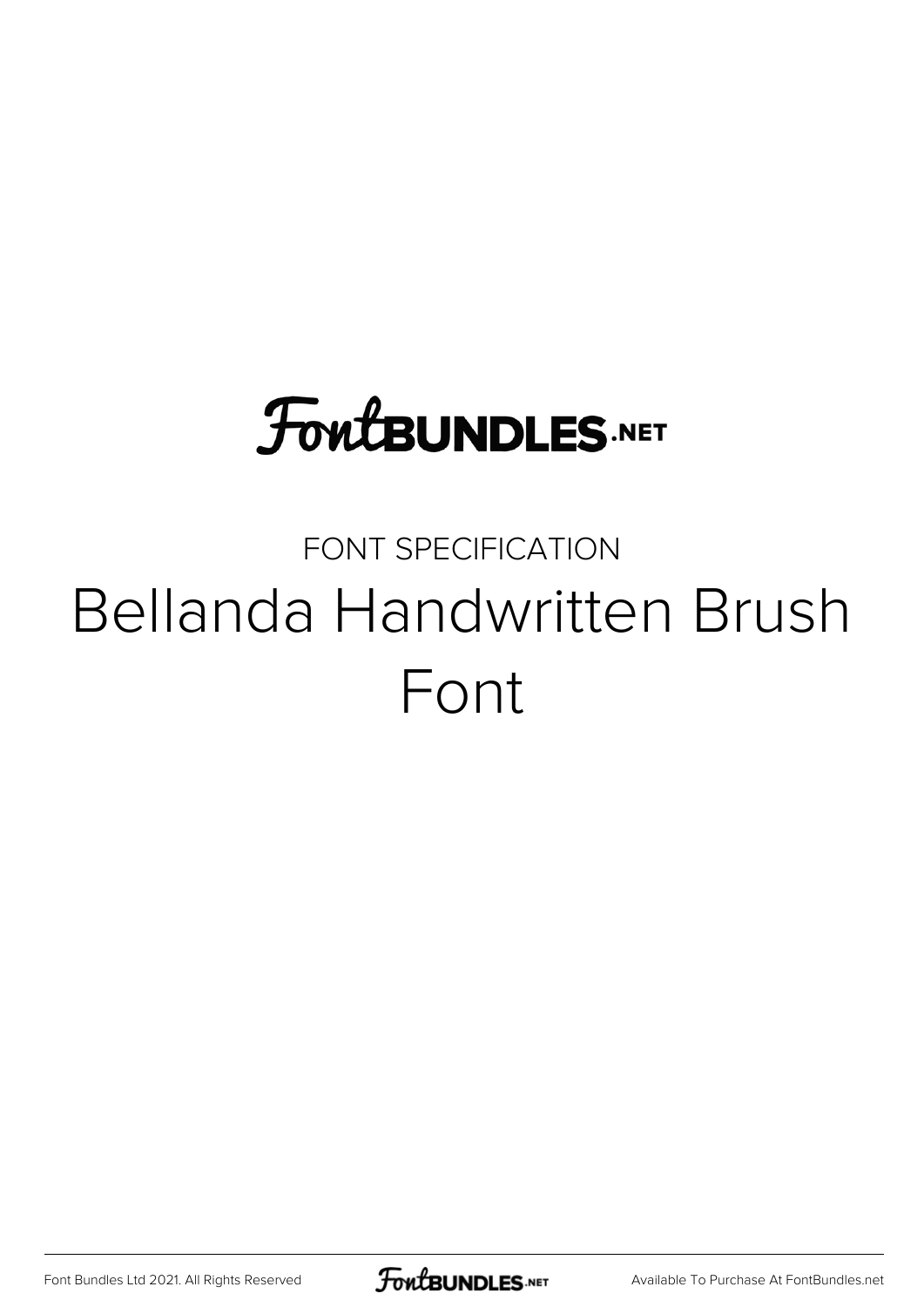## Bellanda - Regular

**Uppercase Characters** 

ABCDEFGHIOKLMNOPQRST  $UVMKUD$ 

Lowercase Characters

abedefghijklnnopgrstnoorg3

**Numbers** 

0123456789

Punctuation and Symbols

 $\frac{1}{2}$  .  $\frac{1}{4}$   $\frac{1}{2}$   $\frac{3}{4}$ 

All Other Glyphs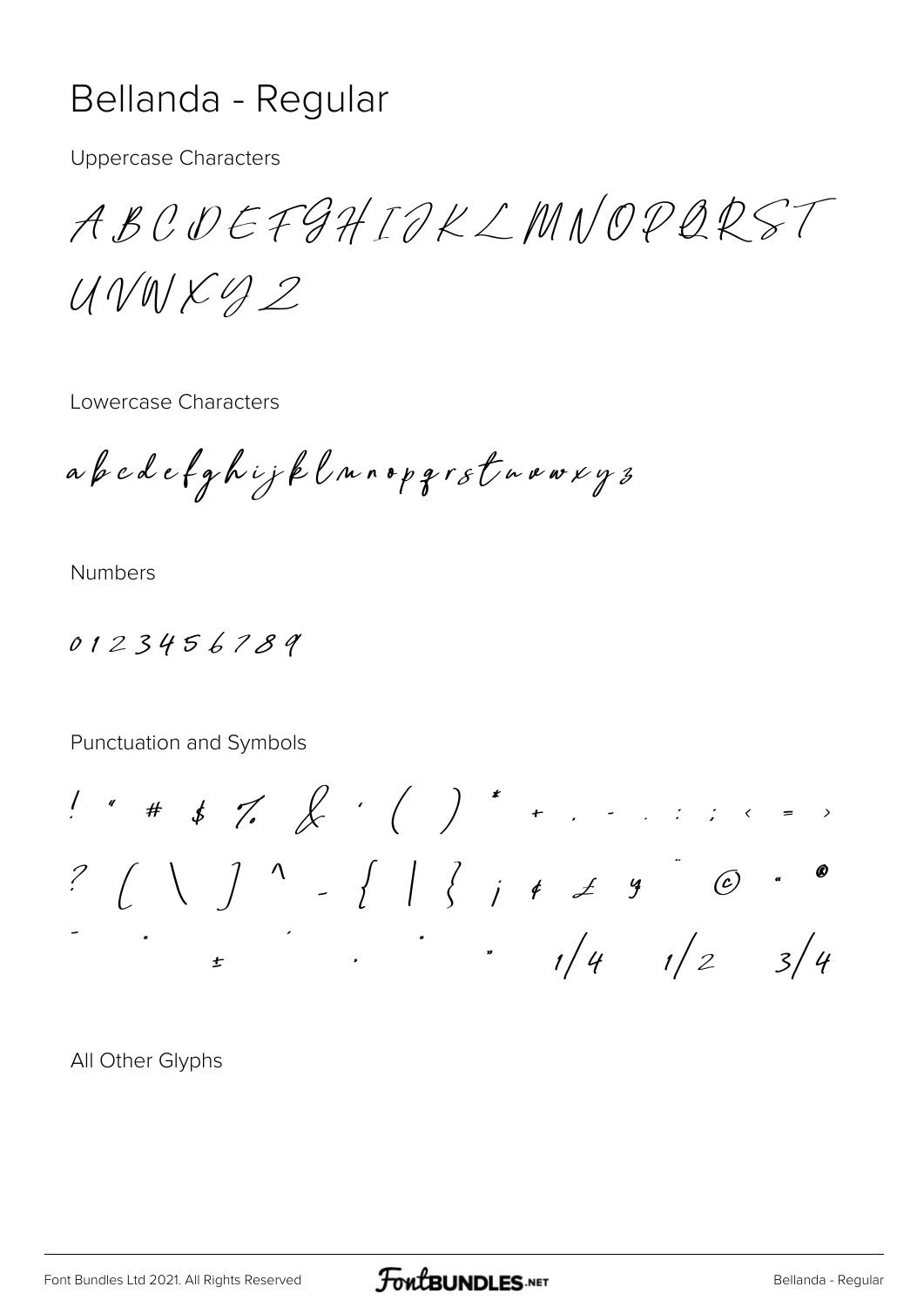